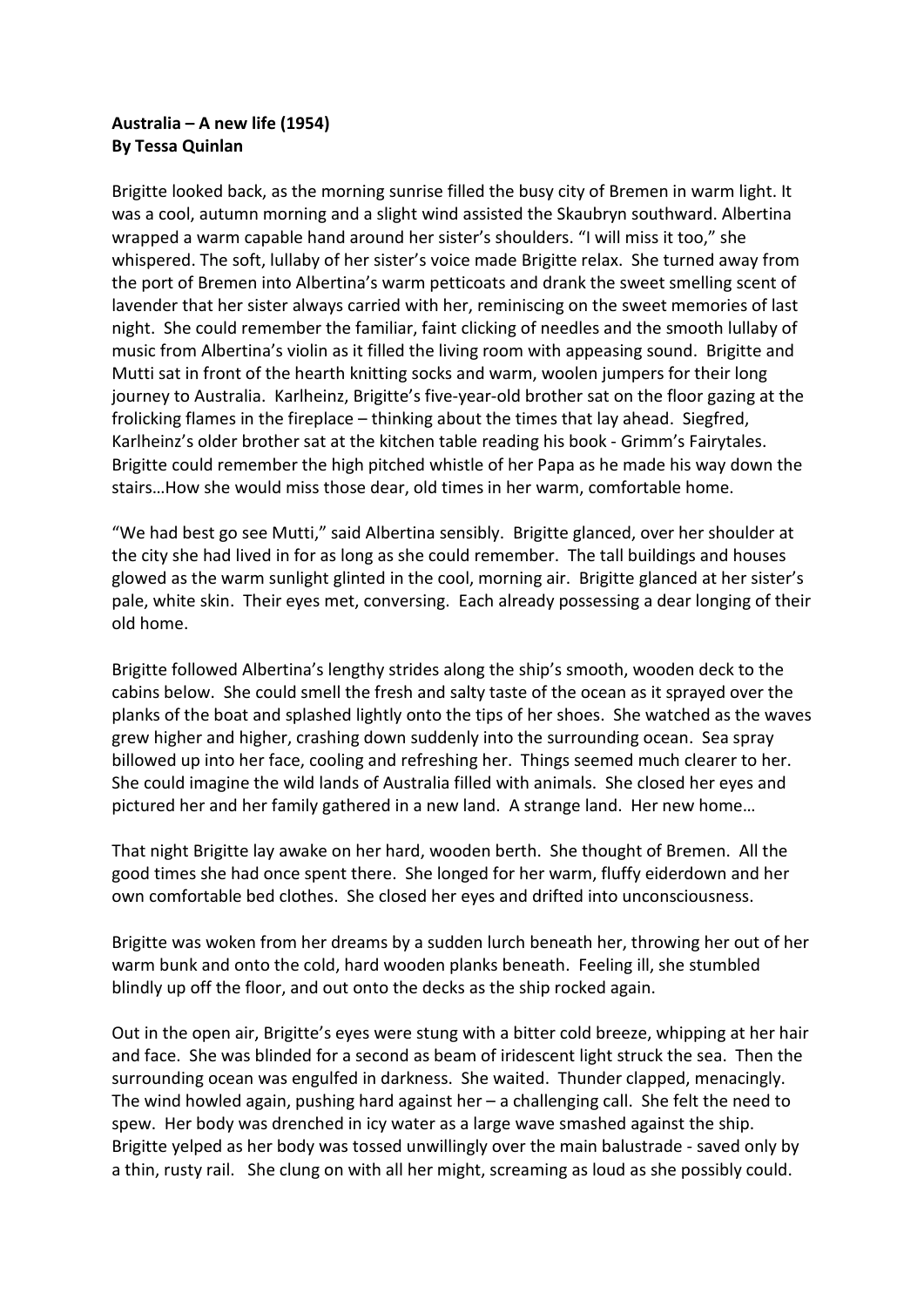Holding on for what seemed like years, brisk footsteps finally approached and a strong, capable arm grabbed onto her wrist, hauling her back onto the deck. She lay, panting.

"What ya doing down there, ya poor lass, ya could've drowned!"

A thin man glared down at her. His face was in need of a good shave. His blue eyes stared deep into hers.

"Ich…Ich, danke," was all she could stammer.

"I know what ya need". The man's face broke into a compassionate smile. "You need a nice cup o' hot chocolate."

…………

Brigitte's family had spent weeks on the ship journeying to Australia and now they had finally arrived. It was a warm, sunny, January morning as the ship finally came to a halt at the Port of Melbourne. Brigitte stood on the boat, staring out at the country that would soon be her new home. She turned around and smiled up at her Papa. Her Papa returned her gesture and together, Brigitte led her family onto the soil of Australia.

Their relief of having completed their long travel to a new home was short lived as the family was quickly ushered on towards what would prove to be another long and tedious journey.

Brigitte arrived at the Melbourne train station, sweaty, tired and disheartened. She trudged dismally next to her sister, groaning with the heavy weight of the air around her.

A long, red train rattled slowly up the tracks, shaking slightly. Brigitte covered her ears as the train braked, letting out a sharp, ear-splitting squeal.

The train was filled with the smell of sweat and dust. Voices called and chattered relentlessly around her. Brigitte longed for a cool breeze to blow the foul smell away and to refresh her mind. She sank onto the hard, wooden seat and leaned back. She wanted more than anything to sleep, however this red, rattling carriage would not cooperate with that.

…………

It had been seven hours of heat, boredom and noise. Brigitte peered out of the small, glass window. The chatter around her increased so that she could no longer hear her own thoughts. The train let out a deafening whistle, once again forcing her to cover her ears as the carriage screeched to a halt.

Brigitte led the way out of the claustrophobic cabin, keen to get out into the fresh, clean air. She walked (slightly unbalanced – with her legs stiff and weak from sitting in a cramped space for so long). Overwhelmed and tired, she stared out at the new land which would be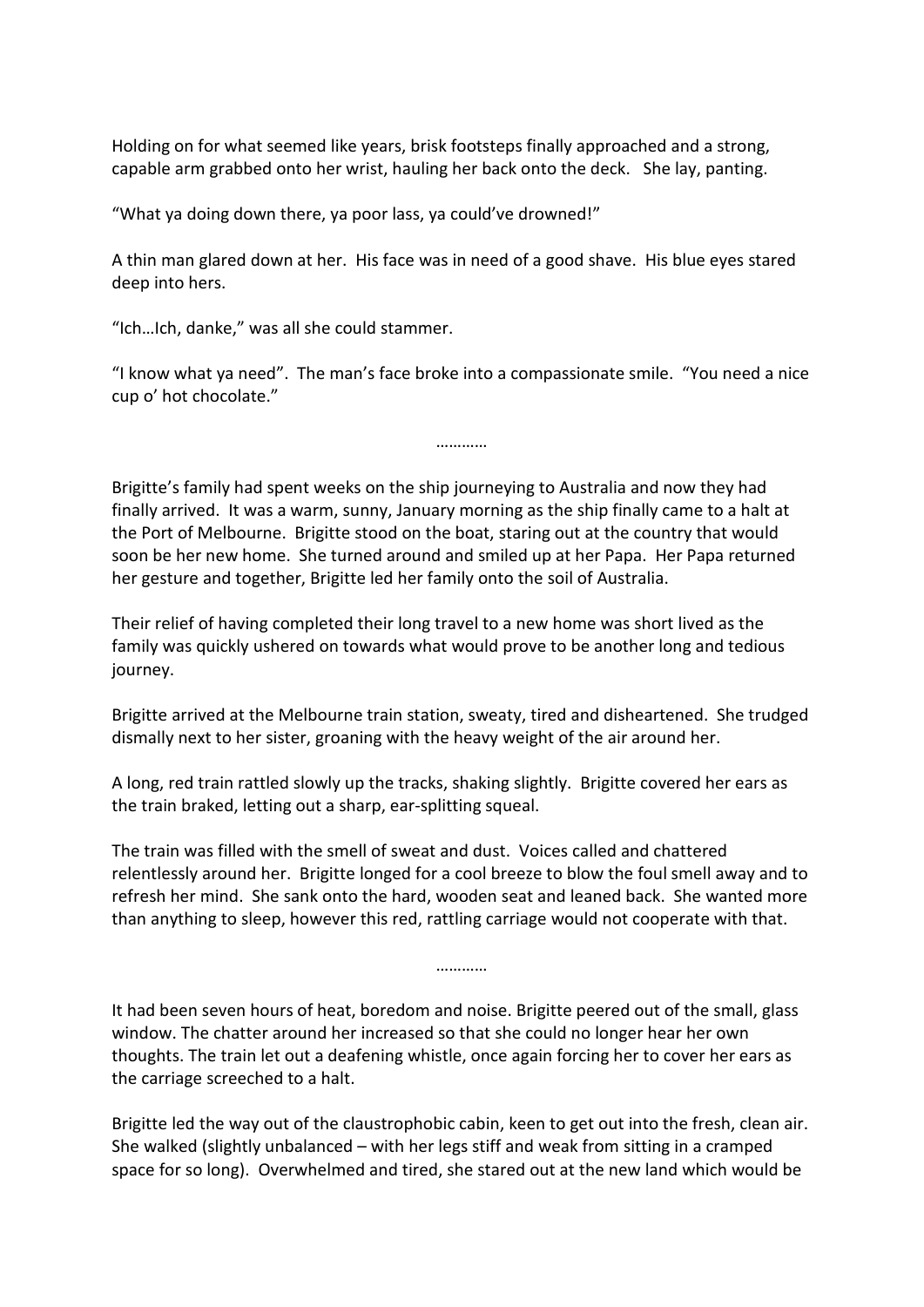her home. The faint, unfamiliar but clear smell of Eucalyptus trickled into her nostrils, filling her with a twinkle of hope.

All of a sudden, people rushed around her. She was engulfed by the surge of the crowd and carried on towards a large platform. Beads of sweat formed on her head and trickled down her pale, white face. Parched and weary, she longed for something cool to quench her thirst.

Sticks and leaves crackled beneath her feet as she walked across the dirt pathway into the Bonegilla Migrant Centre, where they would be given food and a home. Her smiling face turned to one of disappointment as she saw the thin, iron shacks that would be their home. The hostels looked like soldiers lined up in uniform. They all looked the same, cold and unhomely. Just off the side of the path Brigitte saw a flicker of silver and grey movement in the shadows. She stopped and peered closer toward the cluster of trees standing tall and proud in the long, brown grass. In the faint light of the setting sun she could just make out the outline of a large, furry creature. Staring, she thought it looked extremely similar to an oversized rat. It had long, wiry whiskers and a large tail that seemed to support it as it bounded quickly over the hot, grassy plain surrounding it.

That night in her new home, Brigitte lay in the darkness, incapable of sleeping. She tossed and turned on the uncomfortable, wire bed which Mutti labelled as a 'farm gate'. With every move the bed creaked terribly. With so many people living in close quarters, the noise around her was one of a whining symphony. Outside loud rasping, chirps chorused without mercy – some type of insect, so she was told earlier by the hostel supervisor. She took a deep breath. Her nose was filled with the sickly smell of mutton which had permeated the walls and floors of the buildings.

The wind howled through the trees around her and a young baby cried mournfully a few doors down. Suddenly Brigitte heard a loud crack. Then another…..She rolled out of bed and trod sleepily to the window. Peering cautiously through the sheer curtains, she checked outside for signs of a storm. No flashes, no lightening. She ran to the side of her Papa's bed., shaking him into consciousness.

"Papa, what is the dreadful cracking noise. It is not lightning…"

"The iron walls are contracting as the temperature drops and it makes a noise as it shrinks," her Papa replied in a tired voice, he turned over in a hope to return to slumber.

Brigitte returned to her bed and, exhausted, finally fell asleep to the cracking of the iron, the howling wind, creaking beds, singing insects, and the cries of a tired baby.

In the morning, Brigitte trudged the 100 metres to the latrines. The open-pits stunk terribly, but that didn't worry her, she was more concerned about the spiders watching her from every corner. Looking around her she felt it was safe enough to enter the building. She screamed… A large black creature dropped from the iron roof, its back a bloody red. She ran out of the toilets, straight into a tall supervisor.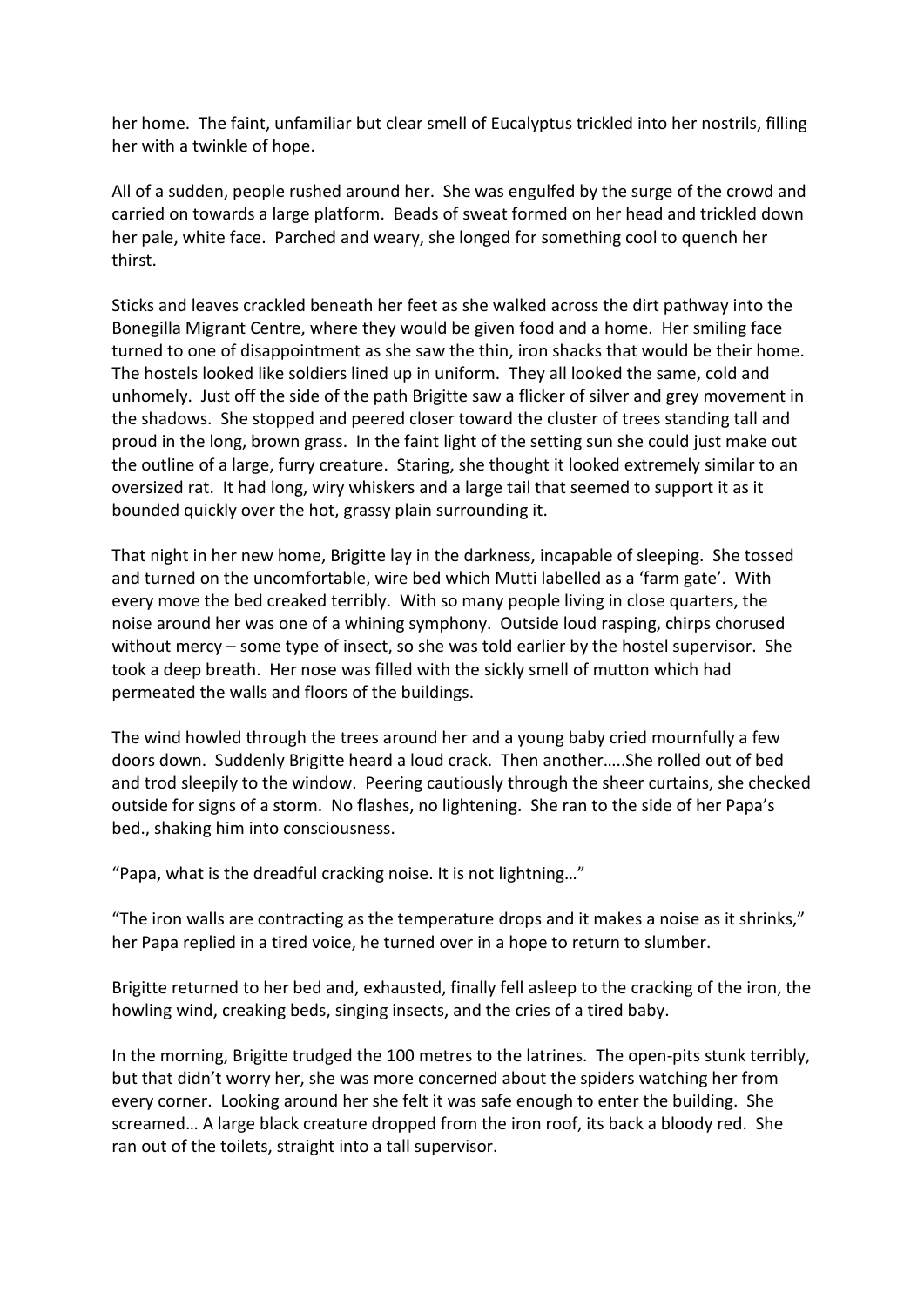"Woah there young miss, what's the matter with you then, eh?"

"A…A spider," she replied staring innocently into his dark green eyes.

"Oh, you have to tough'n up here young missy. Spiders and snakes lurk everywhere in this place." He turned on his heel, chuckling to himself.

She headed straight to the washrooms wondering why they called this place a welcoming centre. It didn't seem very welcoming. She splashed her face with water, regretting her actions instantly as the freezing liquid hit her already cold skin. With no hot water to warm her up, she was reluctant to cleanse herself further. Feeling more alert, Brigitte strode back to the hostel and met Mutti and Albertina as they made their way to the mess hall. She told them of the spider and they shuddered.

The clanging of cutlery and the chatter of languages from many foreign countries could be heard throughout the hall. Brigitte waked along the bain-maries of food as jolly cooks splattered unrecognisable slops onto her empty plate. People continued to talk all around her but, unable to understand their incessant chatter and laughter, Brigitte felt isolated. She sat and finished her plate, which tasted about as good as it looked. Then she walked back to her family's bungalow, shutting the door on these other strange people who shared her new home.

Positioned comfortably on the hard, wooden floorboards, Brigitte opened her most prized possession, a small dolls house, and began pulling some plain and simple furniture out of her trunk. The dolls house had been made by a kind-hearted man working on the outskirts of Bremen. He made an odd assortment of wooden things and gave Albertina and Brigitte this particular house as a gift to wish them well on their long journey to Australia. She dusted her hands over the small, wooden structure, breathing in the sweet smell of freshly carved wood. She smiled to herself, treasuring the moment as a part of her life back in Germany. Her thoughts were interrupted by a hushed whispering…

"This is nothing like what they promised us."

"Is there no way of returning to Germany?"

"No. Even if there was, we have no hope there. The war left Germany in ruins and with jobs so scarce throughout Bremen, we will become too poor. There is no future for us there".

Her parents continued their strained conversation for a short time before Brigitte crept into their room. Their distressed faces turned to ones of love and kindness.

"Come darling. Let us go and swim in the weir. After all, this place is named after the water that surrounds it, did you know that? Bonegilla – the Aboriginal word for big water."

The lake (or weir as it was called by the locals) was a large mass of beautiful, blue water. Having spent the afternoon pleasantly wading in the shallow depths and floating on old car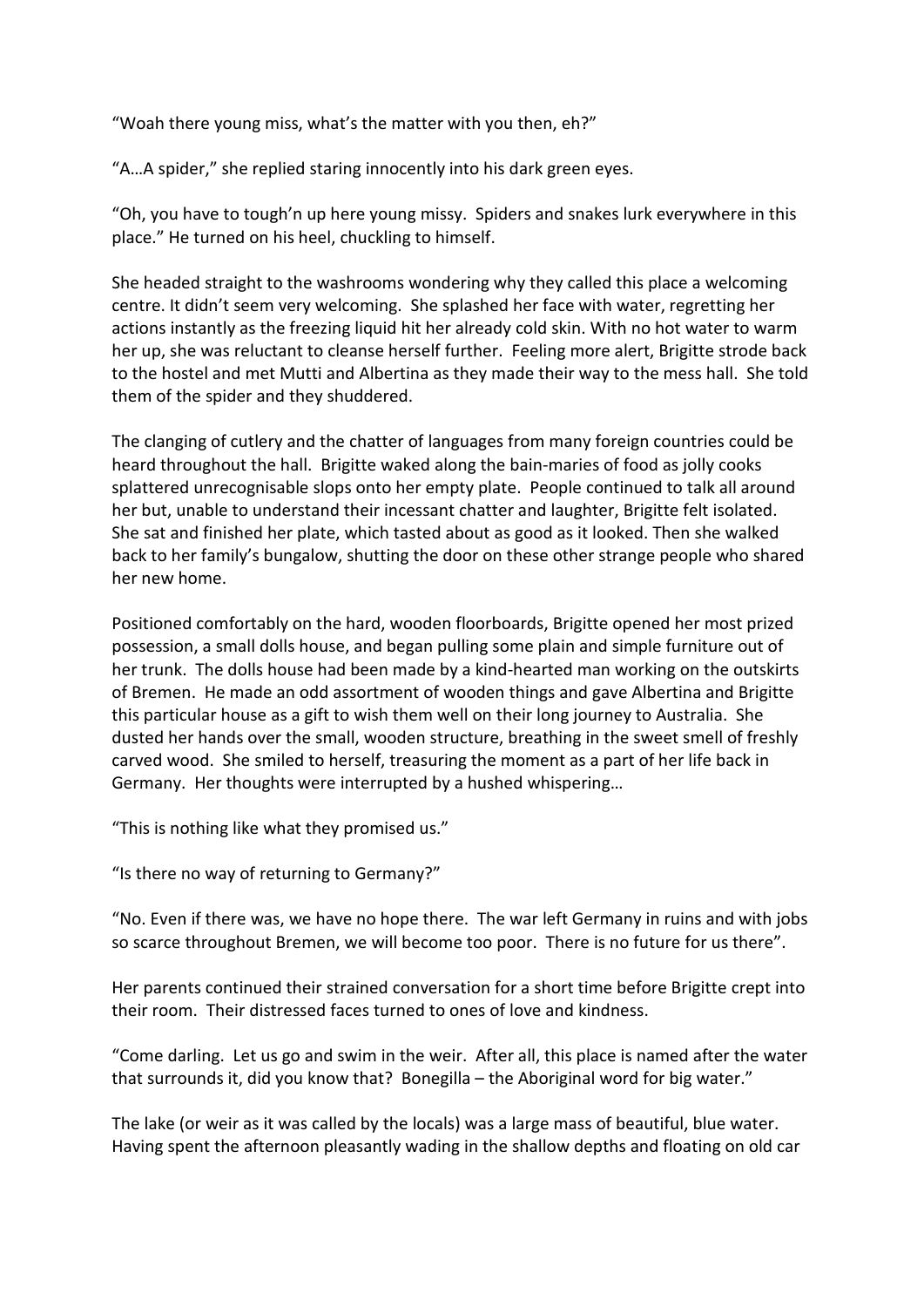tyres, Brigitte's delight was short lived as she suffered that evening with arms tinged bright red...aggravated and sore...burnt from the heat of the sun.

But this new country had not finished with its punishment of these newcomers. The next morning brought large, itchy welts across Brigitte's legs. Mosquitoes were not such a problem in her homeland.

The days at the migrant camp were passed taking English classes and attending school. New friends were made and life at the migrant hostel became more familiar.

………………

As the family began to adapt to their new surroundings, laughter slowly penetrated back into their lives. Her father was a constant source of joy. His spirit, love and good humour were treasured dearly.

One evening in Bonegilla, Brigitte and her family sat and watched Papa cut the oranges that he had bought from the market. Brigitte picked up a slice and brought it upward to her lips. Biting down on its soft flesh, her mouth was filled with a sour bitterness. She spat her mouthful out in disgust.

"It's grapefruit not orange," cried Albertina, her face scrunched up as the sour odour reached her nostrils.

Brigitte's Papa let out a laugh, "and to think I carried a whole box back for all of you."

"I guess we will be eating a lot of grapefruit," Mutti added cheerfully.

They laughed together then, and for many years to come, about Papa's many 'mix-ups', including the time when he had brought home jars of mustard, mistaking them for honey.

Brigitte's Papa was different to many of the men living at Bonegilla. He was always out talking to people, looking and shopping, while others sat at the doorstep of their hostels smoking, playing cards and waiting for work. He was particularly talented at trapping rabbits (much preferred to mutton) for dinner. Boiled mutton and veggies could not compare to a sweet and tender rabbit stew.

…………

Months had passed and Papa had found a small amount of work on farms in the area. They had a little bit of money and were hopeful of leaving the welcoming centre soon.

Brigitte entered the bungalow, tired and sweaty. She stared around her. Something felt wrong. Her eyes were drawn to an empty corner in the room. The wooden slats lay bare and dusty. Her dolls house… it was gone!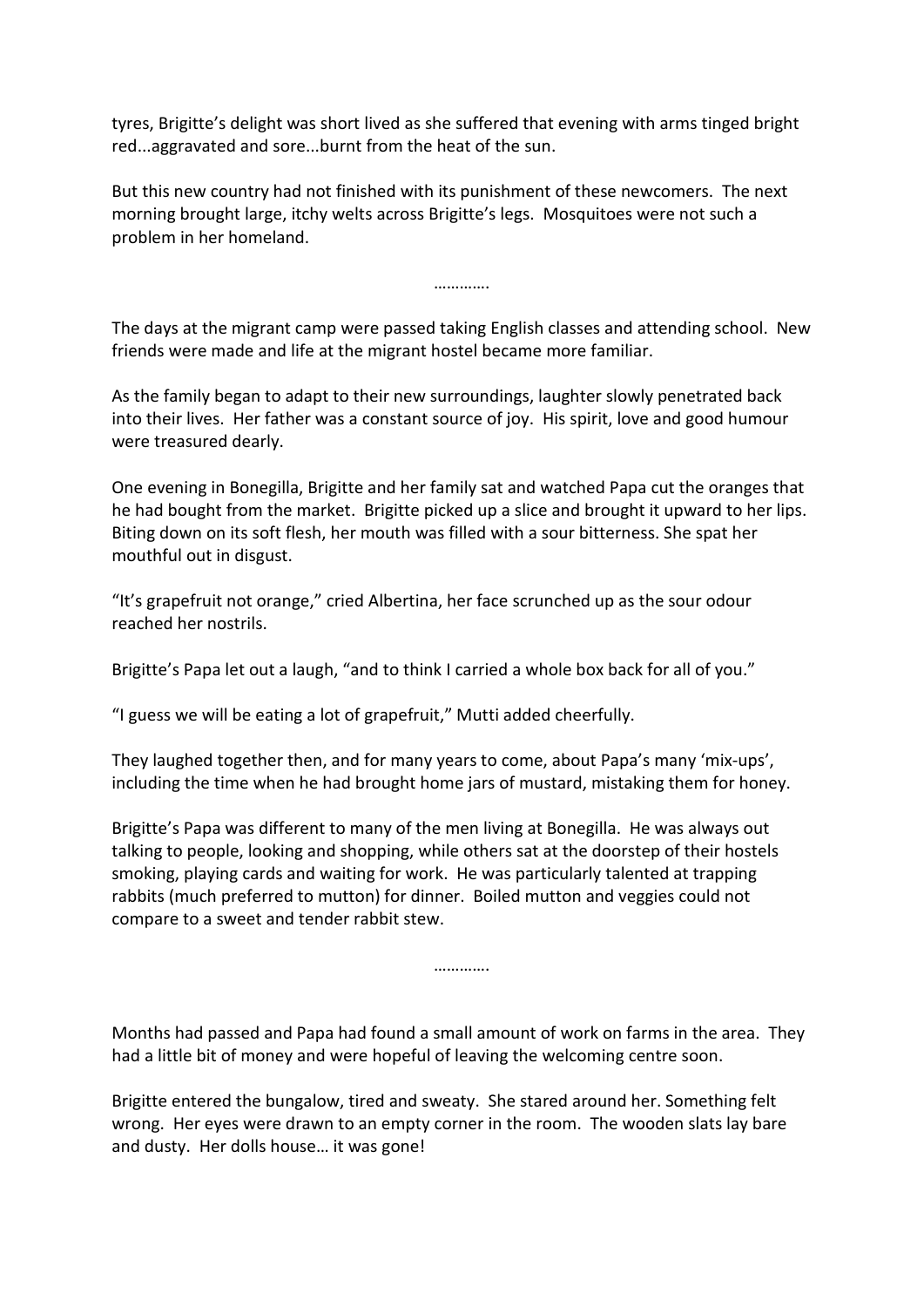Brigitte felt as though she had lost a part of her heart. She had played with that dolls house for weeks on end. It was a reminder of her homeland and a precious, irreplaceable keepsake. Somebody had taken it and, all at once, she hated her new home more than ever before. She hated the food, the heat, the smells, the noise. She stared at the empty floorboards beside her bed. She knew now that she would be extremely lucky to find the dolls house again. Tears trickled slowly down her face. Her heart was filled with a pitiful despondency.

Papa entered the room, whistling merrily. He beamed at the family.

"I have a job! In Melbourne, at a factory! We will be leaving tomorrow".

Mutti broke into a smile. Her cheeks flushed red and her eyes twinkled.

Brigitte thought of home. Her real home. She knew that she couldn't return to the war-torn city of Bremen, even if she could there was no chance she would be able to survive. She closed her eyes, 'my old home is gone now, but not forgotten, I have a new life and I will make the best of it.'